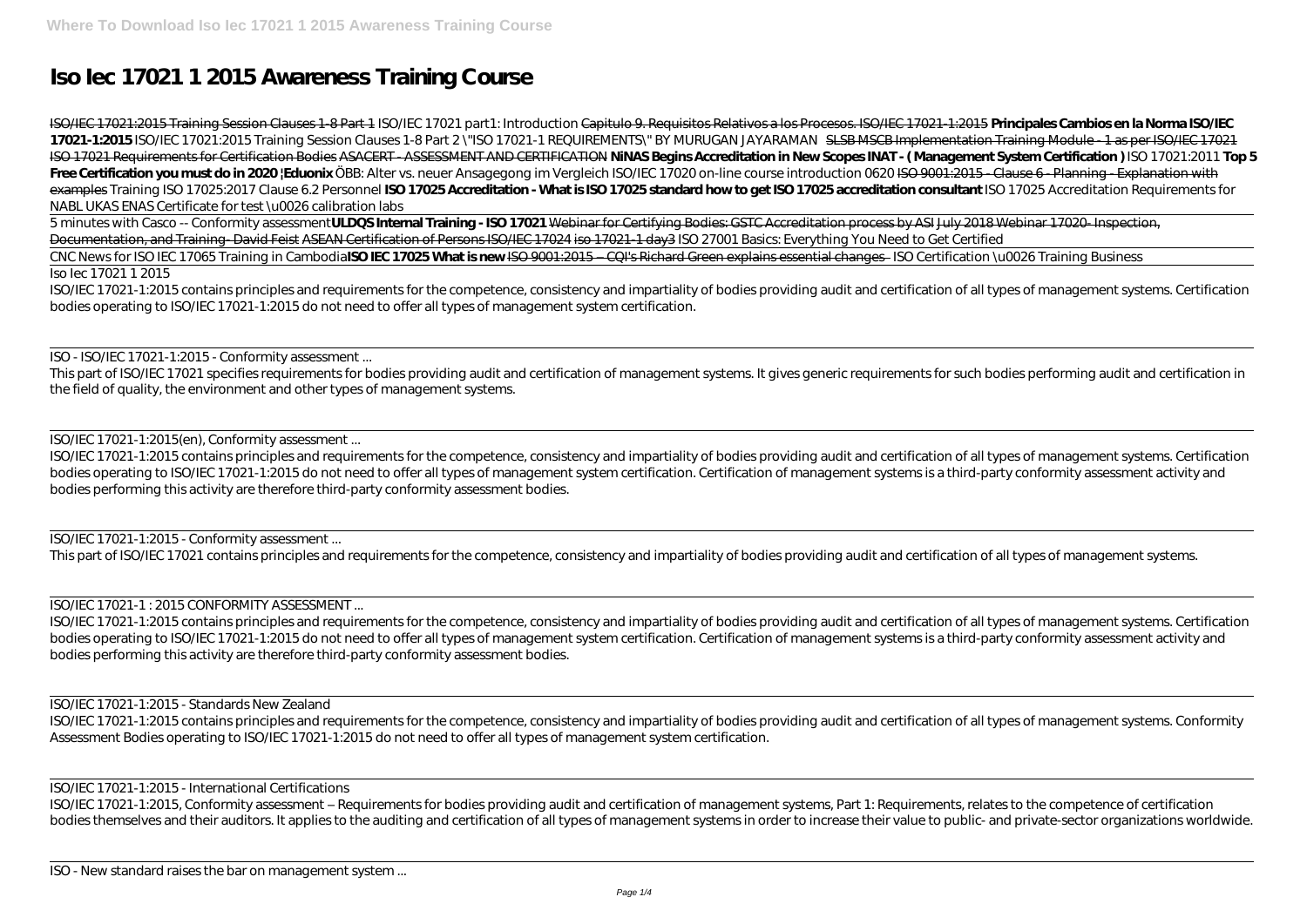ISO/IEC 17021-1:2015 Management System CBs Understand ISO/IEC 17021, the Management System Certification Body standard, related IAS assessment processes, and auditing techniques. This training provides detailed information on the critical requirements of ISO/IEC 17021-1 and recommendations for cost effective implementation.

ISO/IEC 17021-1:2015(E) Introduction Certification of a management system, such as the environmental management system, quality management system or information security management system of an organization, is one means of providing assurance that the organization has implemented a system for the management of the

ISO/IEC 17021-1:2015 Management System CBs - International ...

ISO/IEC 17021-1:2015 • Requirements for bodies (certification bodies or registrars) providing audit and certification of management systems. • This is the ISO standard for companies such as PJR. • PJR began conforming to the requirements on 11 April 2016.

Conformity assessment — Requirements for bodies providing ...

To highlight the key changes of ISO/IEC 17021-1 " Conformity assessment—Requirements for bodies providing audit and certification of management systems-Part 1 Requirements" Published 15 June 2015 Full conformance of CBs after 24 months (IAF ID11:2015)

Certification bodies operating to ISO/IEC 17021-1:2015 do not need to offer all types of management system certification. Certification of management systems is a third-party conformity assessment activity and bodies performing this activity are therefore third-party conformity assessment bodies.

ISO/IEC 17021-1:2015 IMPACT ON THE CERTIFIED CLIENT The ISO/IEC 17021 and ISO 19011 - Conformity Assessment Audit Management Package provides the guidelines and requirements to audit and certify management systems.

ISO/IEC 17021 and ISO 19011 - Conformity Assessment Audit ...

ISO/IEC 17021-1:2015 Requirement Matrix . Requirements for Accreditation Bodies. ANAB operates according to the requirements of: ISO/IEC 17011:2017, Conformity assessment - General requirements for accreditation bodies accrediting conformity assessment bodies (available from ANSI)

ISO/IEC 17021-1 Docs for Management Systems Accreditation PNS ISO/IEC 17021-1:2015 Document ID Issue Number Revision Number Effectivity Date Page MSA/SF28 01 02 September 2018 1 of 75 Conformity assessment - Requirement for bodies providing audit and certification of management systems Legend: C – Complies, O – Observation, T – To Address at Audit, N – Nonconformity, N/A – Not Applicable ...

Certification bodies operating to ISO/IEC 17021-1:2015 do not need to offer all types of management system certification. Certification of management systems is a third-party conformity assessment activity and bodies performing this activity are therefore third-party conformity assessment bodies.

ISO/IEC 17021-1:2015 - Techstreet

Activity 2.1 - ISO 17021-1- Cerri - Accredia

ISO/IEC 17021-1:2015 Conformity assessment -- Requirements ...

Q32: According to ISO/IEC 17021-1:2015, § 9.1.3.3, "Surveillance audits shall be conducted at least once a calendar year, except in recertification years. The date of the first surveillance audit following initial certification shall not be more than 12 months from the certification decision date". Is this clause still valid?

Q31: According to ISO/IEC 17021-1:2015 Clause 9.6.3.1.1 ...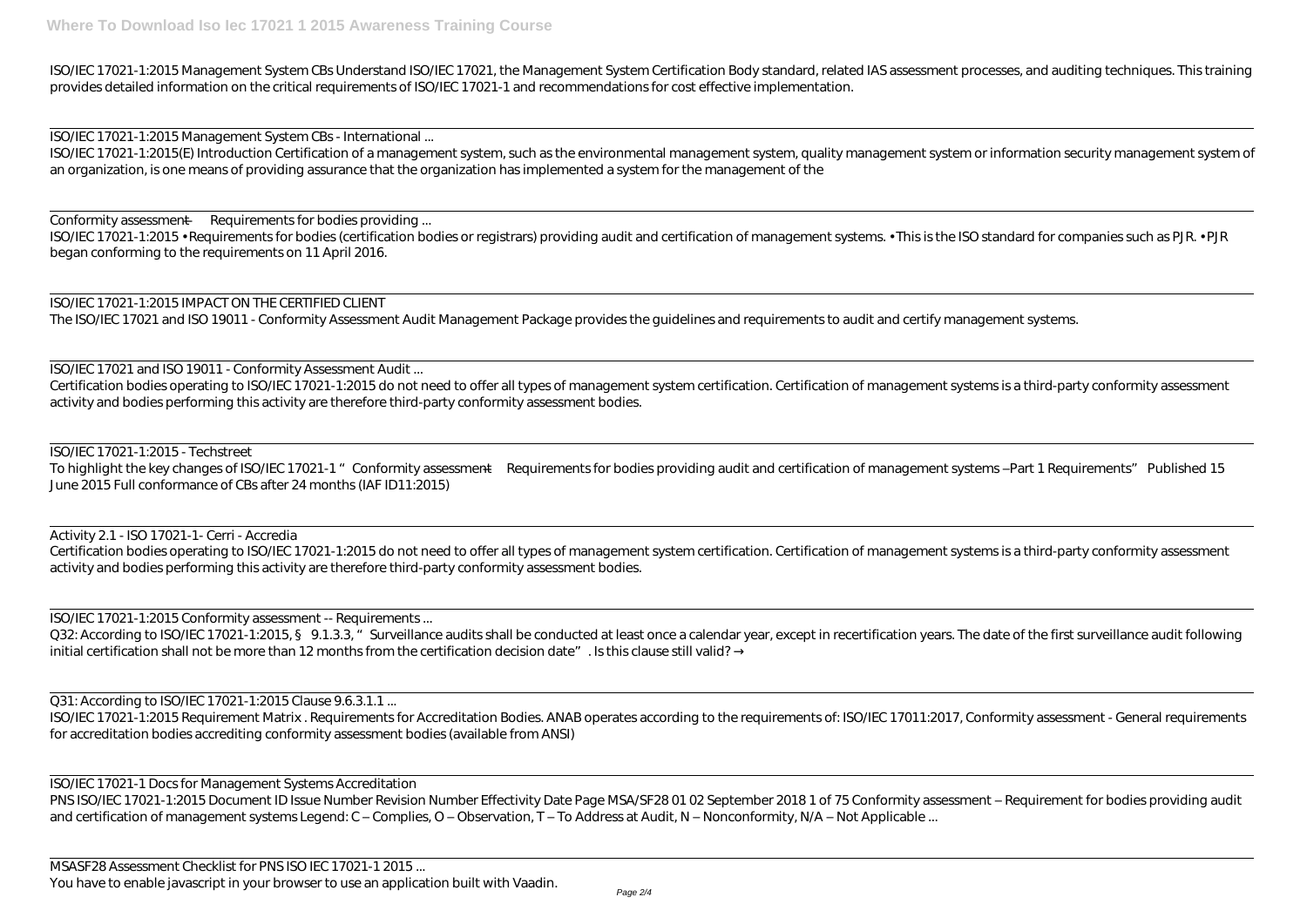ISO/IEC 17021:2015 Training Session Clauses 1-8 Part 1 ISO/IEC 17021 part1: Introduction Capitulo 9. Requisitos Relativos a los Procesos. ISO/IEC 17021-1:2015 **Principales Cambios en la Norma ISO/IEC 17021-1:2015** *ISO/IEC 17021:2015 Training Session Clauses 1-8 Part 2* \"ISO 17021-1 REQUIREMENTS\" BY MURUGAN JAYARAMAN SLSB MSCB Implementation Training Module - 1 as per ISO/IEC 17021 ISO 17021 Requirements for Certification Bodies ASACERT - ASSESSMENT AND CERTIFICATION **NiNAS Begins Accreditation in New Scopes INAT - ( Management System Certification )** ISO 17021:2011 **Top 5** Free Certification you must do in 2020 |Eduonix ÖBB: Alter vs. neuer Ansagegong im Vergleich *ISO/IEC 17020 on-line course introduction 0620* <del>ISO 9001:2015 - Clause 6 - Planning - Explanation with</del> examples *Training ISO 17025:2017 Clause 6.2 Personnel* **ISO 17025 Accreditation - What is ISO 17025 standard how to get ISO 17025 accreditation consultant** ISO 17025 Accreditation Requirements for NABL UKAS ENAS Certificate for test \u0026 calibration labs

5 minutes with Casco -- Conformity assessment**ULDQS Internal Training - ISO 17021** Webinar for Certifying Bodies: GSTC Accreditation process by ASI July 2018 Webinar 17020- Inspection, Documentation, and Training-David Feist ASEAN Certification of Persons ISO/IEC 17024 iso 17021-1 day3 *ISO 27001 Basics: Everything You Need to Get Certified* CNC News for ISO IEC 17065 Training in Cambodia**ISO IEC 17025 What is new** ISO 9001:2015 – CQI's Richard Green explains essential changes *ISO Certification \u0026 Training Business* Iso Iec 17021 1 2015

ISO/IEC 17021-1:2015 contains principles and requirements for the competence, consistency and impartiality of bodies providing audit and certification of all types of management systems. Certification bodies operating to ISO/IEC 17021-1:2015 do not need to offer all types of management system certification.

ISO - ISO/IEC 17021-1:2015 - Conformity assessment ...

This part of ISO/IEC 17021 specifies requirements for bodies providing audit and certification of management systems. It gives generic requirements for such bodies performing audit and certification in the field of quality, the environment and other types of management systems.

ISO/IEC 17021-1:2015(en), Conformity assessment ...

ISO/IEC 17021-1:2015 contains principles and requirements for the competence, consistency and impartiality of bodies providing audit and certification of all types of management systems. Certification bodies operating to ISO/IEC 17021-1:2015 do not need to offer all types of management system certification. Certification of management systems is a third-party conformity assessment activity and bodies performing this activity are therefore third-party conformity assessment bodies.

ISO/IEC 17021-1:2015 - Conformity assessment ...

This part of ISO/IEC 17021 contains principles and requirements for the competence, consistency and impartiality of bodies providing audit and certification of all types of management systems.

ISO/IEC 17021-1 : 2015 CONFORMITY ASSESSMENT ...

ISO/IEC 17021-1:2015 contains principles and requirements for the competence, consistency and impartiality of bodies providing audit and certification of all types of management systems. Certification bodies operating to ISO/IEC 17021-1:2015 do not need to offer all types of management system certification. Certification of management systems is a third-party conformity assessment activity and bodies performing this activity are therefore third-party conformity assessment bodies.

## ISO/IEC 17021-1:2015 - Standards New Zealand

ISO/IEC 17021-1:2015 contains principles and requirements for the competence, consistency and impartiality of bodies providing audit and certification of all types of management systems. Conformity Assessment Bodies operating to ISO/IEC 17021-1:2015 do not need to offer all types of management system certification.

ISO/IEC 17021-1:2015 - International Certifications

ISO/IEC 17021-1:2015, Conformity assessment – Requirements for bodies providing audit and certification of management systems, Part 1: Requirements, relates to the competence of certification bodies themselves and their auditors. It applies to the auditing and certification of all types of management systems in order to increase their value to public- and private-sector organizations worldwide.

ISO - New standard raises the bar on management system ...

ISO/IEC 17021-1:2015 Management System CBs Understand ISO/IEC 17021, the Management System Certification Body standard, related IAS assessment processes, and auditing techniques. This training